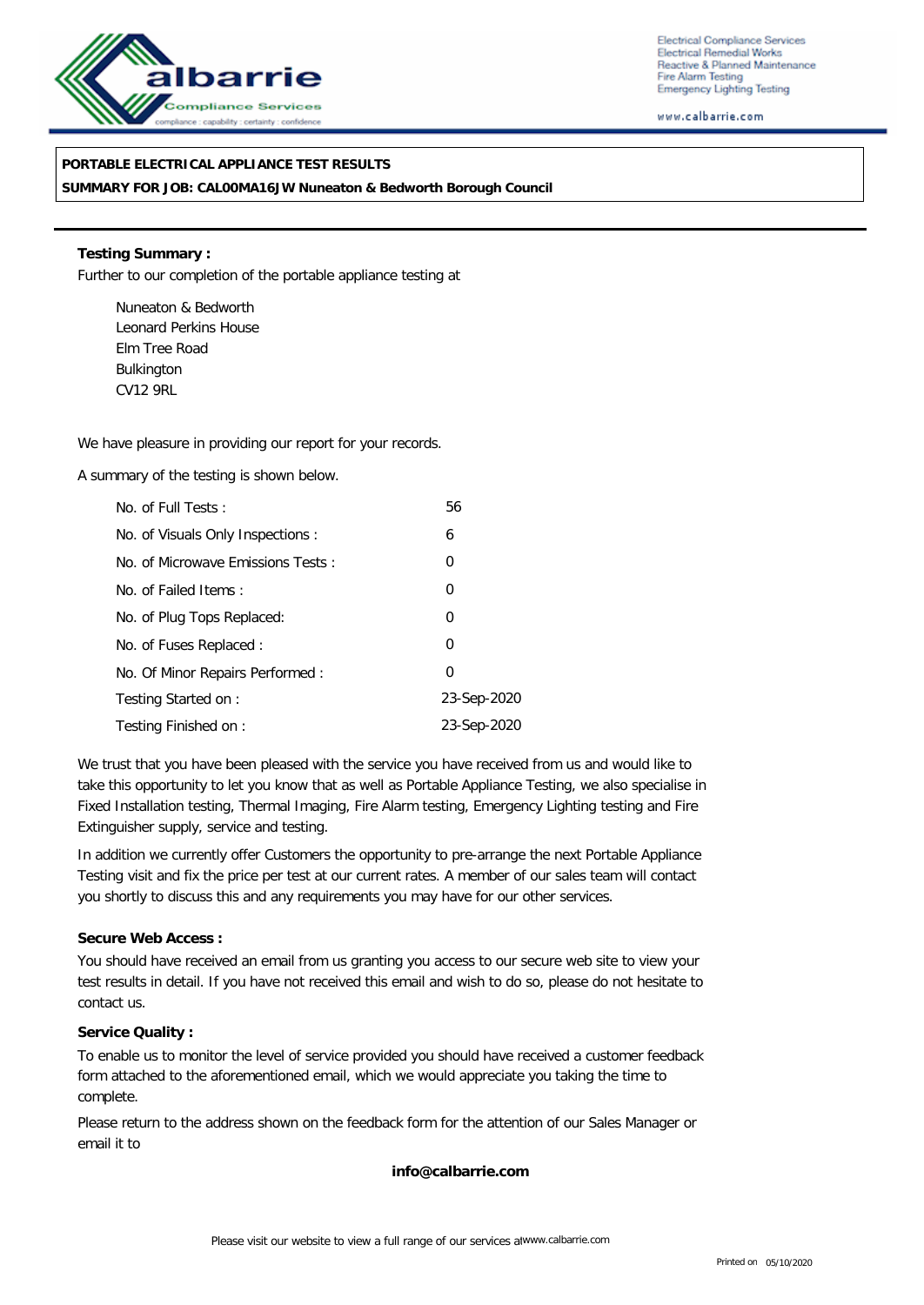

Electrical Compliance Services<br>Electrical Remedial Works<br>Reactive & Planned Maintenance<br>Fire Alarm Testing<br>Emergency Lighting Testing

www.calbarrie.com

## **CUSTOMER ACCEPTANCE**

| works as detailed. | I, the undersigned, confirm that the engineer has attended and carried out / completed to my satisfaction the |                 |
|--------------------|---------------------------------------------------------------------------------------------------------------|-----------------|
| Signature          |                                                                                                               |                 |
| <b>Print Name</b>  | Nicola mann                                                                                                   | Date 23/09/2020 |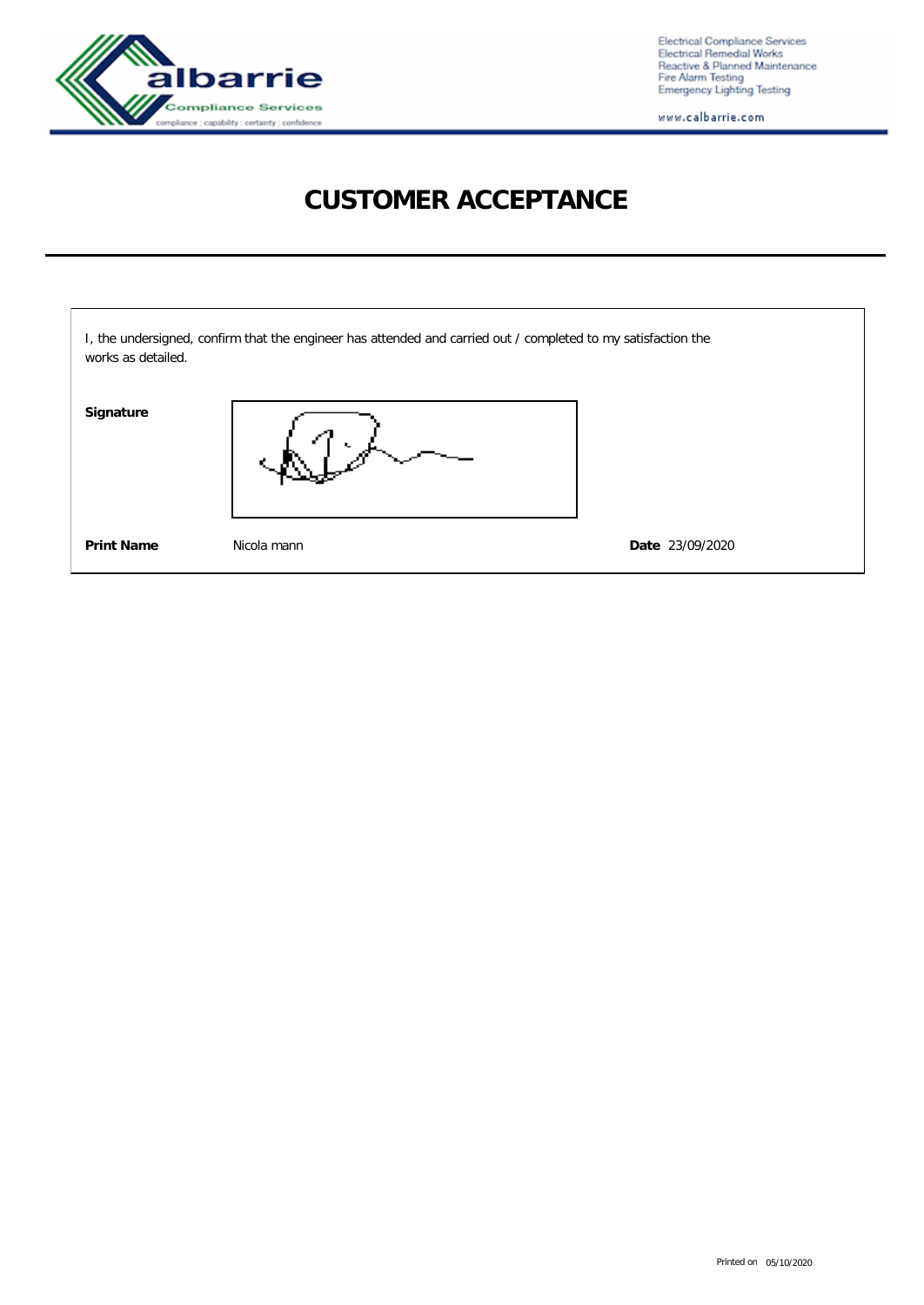

Electrical Compliance Services<br>Electrical Remedial Works<br>Reactive & Planned Maintenance<br>Fire Alarm Testing<br>Emergency Lighting Testing

www.calbarrie.com

## **PORTABLE ELECTRICAL APPLIANCE TEST RESULTS**

**EQUIPMENT REGISTER FOR JOB: CAL00MA16JW Nuneaton & Bedworth Borough Council**

| EQUIP NO     | <b>DESCRIPTION</b>    | LOCATION            | <b>FREQ</b>         | LAST        | <b>NEXT</b> | <b>STATUS</b> |
|--------------|-----------------------|---------------------|---------------------|-------------|-------------|---------------|
| 000014628642 | Class 2 Lead          | Office - Ground     | $12 \text{ mth(s)}$ | 23-Sep-2020 | 23-Sep-2021 | PASS          |
| 000014628643 | CD Player             | Office - Ground     | $12 \text{ mth(s)}$ | 23-Sep-2020 | 23-Sep-2021 | PASS          |
| 000014628644 | Shredder              | Office - Ground     | $12 \text{ mth(s)}$ | 23-Sep-2020 | 23-Sep-2021 | PASS          |
| 000014628645 | Kettle Base           | Office - Ground     | $12 \text{ mth(s)}$ | 23-Sep-2020 | 23-Sep-2021 | PASS          |
| 000014628646 | Kettle                | Office - Ground     | $12 \text{ mth(s)}$ | 23-Sep-2020 | 23-Sep-2021 | PASS          |
| 000014628647 | Power Supply Unit     | Office - Ground     | $12 \text{ mth(s)}$ | 23-Sep-2020 | 23-Sep-2021 | PASS          |
| 000014628648 | <b>IEC</b> Lead       | Office - Ground     | $12 \text{ mth(s)}$ | 23-Sep-2020 | 23-Sep-2021 | PASS          |
| 000014628649 | Printer               | Office - Ground     | $12 \text{ mth(s)}$ | 23-Sep-2020 | 23-Sep-2021 | PASS          |
| 000014628650 | Phone Charger         | Office - Ground     | $12 \text{ mth(s)}$ | 23-Sep-2020 | 23-Sep-2021 | PASS          |
| 000014628651 | mini hifi             | lounge - Ground     | $12 \text{ mth(s)}$ | 23-Sep-2020 | 23-Sep-2021 | PASS          |
| 000014628652 | Microwave             | kitchen - Ground    | $12 \text{ mth(s)}$ | 23-Sep-2020 | 23-Sep-2021 | PASS          |
| 000014628653 | Fridge                | kitchen - Ground    | $12 \text{ mth(s)}$ | 23-Sep-2020 | 23-Sep-2021 | PASS          |
| 000014628654 | Fridge                | kitchen - Ground    | $12 \text{ mth(s)}$ | 23-Sep-2020 | 23-Sep-2021 | PASS          |
| 000014628655 | Toaster               | kitchen - Ground    | $12 \text{ mth(s)}$ | 23-Sep-2020 | 23-Sep-2021 | PASS          |
| 000014628656 | Kettle Base           | kitchen - Ground    | $12 \text{ mth(s)}$ | 23-Sep-2020 | 23-Sep-2021 | PASS          |
| 000014628657 | Kettle                | kitchen - Ground    | $12 \text{ mth(s)}$ | 23-Sep-2020 | 23-Sep-2021 | PASS          |
| 000014628658 | Kettle Base           | kitchen - Ground    | $12 \text{ mth(s)}$ | 23-Sep-2020 | 23-Sep-2021 | PASS          |
| 000014628659 | Kettle                | kitchen - Ground    | $12 \text{ mth(s)}$ | 23-Sep-2020 | 23-Sep-2021 | PASS          |
| 000014628660 | Dishwasher            | kitchen - Ground    | $12 \text{ mth(s)}$ | 23-Sep-2020 | 23-Sep-2021 | PASS          |
| 000014628661 | Vacuum Cleaner        | lounge - Ground     | $12 \text{ mth(s)}$ | 23-Sep-2020 | 23-Sep-2021 | PASS          |
| 000014628662 | Power Supply Unit     | lounge - Ground     | $12 \text{ mth(s)}$ | 23-Sep-2020 | 23-Sep-2021 | PASS          |
| 000014628663 | <b>Extension Lead</b> | lounge - Ground     | $12 \text{ mth(s)}$ | 23-Sep-2020 | 23-Sep-2021 | PASS          |
| 000014628664 | Power Supply Unit     | Office - Ground     | $12 \text{ mth(s)}$ | 23-Sep-2020 | 23-Sep-2021 | PASS          |
| 000014628665 | Power Supply Unit     | Office - Ground     | $12 \text{ mth(s)}$ | 23-Sep-2020 | 23-Sep-2021 | PASS          |
| 000014628666 | <b>IEC Lead</b>       | Office - Ground     | 12 $mth(s)$         | 23-Sep-2020 | 23-Sep-2021 | PASS          |
| 000014628667 | VDU                   | Office - Ground     | $12 \text{ mth(s)}$ | 23-Sep-2020 | 23-Sep-2021 | PASS          |
| 000014628668 | Power Supply Unit     | Office - Ground     | $12 \text{ mth(s)}$ | 23-Sep-2020 | 23-Sep-2021 | PASS          |
| 000014628669 | Laminator             | Office - Ground     | $12 \text{ mth(s)}$ | 23-Sep-2020 | 23-Sep-2021 | PASS          |
| 000014628670 | Iron                  | laundry - Ground    | 12 $mth(s)$         | 23-Sep-2020 | 23-Sep-2021 | PASS          |
| 000014628671 | Extension Lead        | guest room - Ground | $12 \text{ mth(s)}$ | 23-Sep-2020 | 23-Sep-2021 | PASS          |
| 000014628672 | hotplate              | guest room - Ground | $12 \text{ mth(s)}$ | 23-Sep-2020 | 23-Sep-2021 | PASS          |
| 000014628673 | hotplate              | guest room - Ground | $12 \text{ mth(s)}$ | 23-Sep-2020 | 23-Sep-2021 | PASS          |
| 000014628674 | Iron                  | guest room - Ground | 12 $mth(s)$         | 23-Sep-2020 | 23-Sep-2021 | PASS          |
| 000014628675 | Toaster               | guest room - Ground | $12 \text{ mth(s)}$ | 23-Sep-2020 | 23-Sep-2021 | PASS          |
| 000014628676 | fridge freezer        | guest room - Ground | $12 \text{ mth(s)}$ | 23-Sep-2020 | 23-Sep-2021 | PASS          |
| 000014628677 | Microwave             | guest room - Ground | $12 \text{ mth(s)}$ | 23-Sep-2020 | 23-Sep-2021 | PASS          |
| 000014628678 | cooker                | guest room - Ground | 12 $mth(s)$         | 23-Sep-2020 | 23-Sep-2021 | PASS          |
| 000014628679 | Class 2 Lead          | guest room - Ground | $12 \text{ mth(s)}$ | 23-Sep-2020 | 23-Sep-2021 | PASS          |

Please visit our website to view a full range of our services at www.calbarrie.com Printed on05/10/2020 Page 1